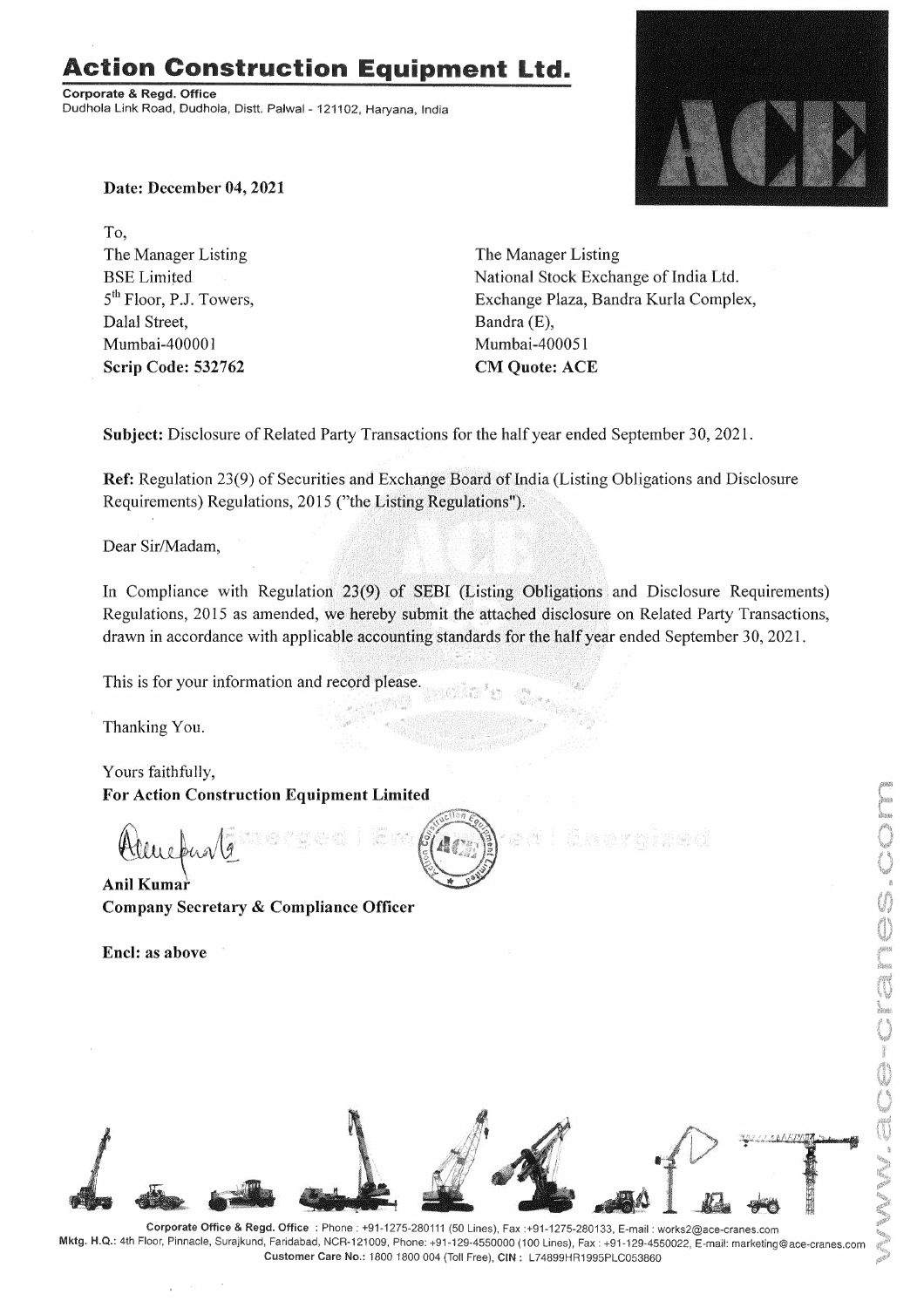

# ACTION CONSTRUCTION EQUIPMENT LIMITED

Regd. Office: Dudhola Link Road, Dudhola, Distt. Palwal-121102, Haryana Email:cs@ace-cranes.com, Phone: 01275-280111, Fax: 01275-280133, CIN :L 7 4899HR1995PLC053860, website:www .ace-cranes.com

#### **RELATED PARTY TRANSACTIONS FOR THE HALF YEAR ENDED SEPTEMBER 30, 2021 (Pursuant to Regulation 23(9) of SEBI (Listing Obligations and Disclosure Requirements) Regulations, 2015, as amended)**

#### **1. Name of Related Parties:**

- **(a) Subsidiary/ies:**  SC Forma SA,
- **(b) Associate Firm:**  Namo Metals

#### **(c) Key management personnel:**

- 1. Mr. Vijay Agarwal
- 2. Mrs. Mona Agarwal
- 3. Mr. Sorab Agarwal
- 4. Mrs. Surbhi Garg
- 5. Mr. Avinash Parkash Gandhi
- 6. Dr. Divya Singha]
- 7. Mr. Shriniwas Vashisht
- 8. Dr. Jagan Nath Chamber
- 9. Mr. Rajan Luthra
- 10. Mr. Anil Kumar
- : Chairman & Managing Director
- : Whole Time Director
- : Whole Time Director
- : Whole Time Director
- : Independent Director
- : Independent Women Director
- : Independent Director
- : Independent Director
- : Chief Financial Officer
- : Company Secretary & Compliance Officer

# **( d) Enterprises owned or significantly influenced by Key Management Personnel or their relatives:**

- 1. VMS Equipment Private Limited
- 2. Rotadrill India Private Limited
- 3. Reachall India Private Limited
- 4. Asia consolidated Private Limited
- 5. ACE Emergency Response Trust
- 6. ACE Employees Group Gratuity Scheme Trust
- 7. RSV Combine

**2. Transactions with related party:** 

**(a) Transactions with Subsidiaries, Associates, significantly influenced enterprises:** 

|                          |                                            |                                    |                                      |                                       |                |                                                   | (Rs. in Lakhs)            |         |
|--------------------------|--------------------------------------------|------------------------------------|--------------------------------------|---------------------------------------|----------------|---------------------------------------------------|---------------------------|---------|
| Nature of<br>Transaction | <b>VMS</b><br>Equipment<br>Pvt.<br>Limited | Rotadrill<br>India Pvt.<br>Limited | Reachall<br>India<br>Pvt.<br>Limited | Asia<br>Consolid<br>ated Pvt.<br>Ltd. | Namo<br>Metals | ACE<br>Emerge<br>ncy<br><b>Respons</b><br>e Trust | <b>RSV</b><br>Combin<br>e | Total   |
| Sale of Goods            | 871.91                                     | $\blacksquare$                     | 309.00                               |                                       | ۰              |                                                   | $\blacksquare$            | 1180.91 |
| Purchase of<br>Goods     | 4.50                                       | -                                  | 522.75                               |                                       | $\sim$         |                                                   | $\overline{\phantom{a}}$  | 527.25  |

#### Page **1** of **2**

Edich Construction Equipment Limited<br> **12 - Truck**<br>
<sup>1</sup> lajan *!..uthra*  Chief Financial Officer (CFO)